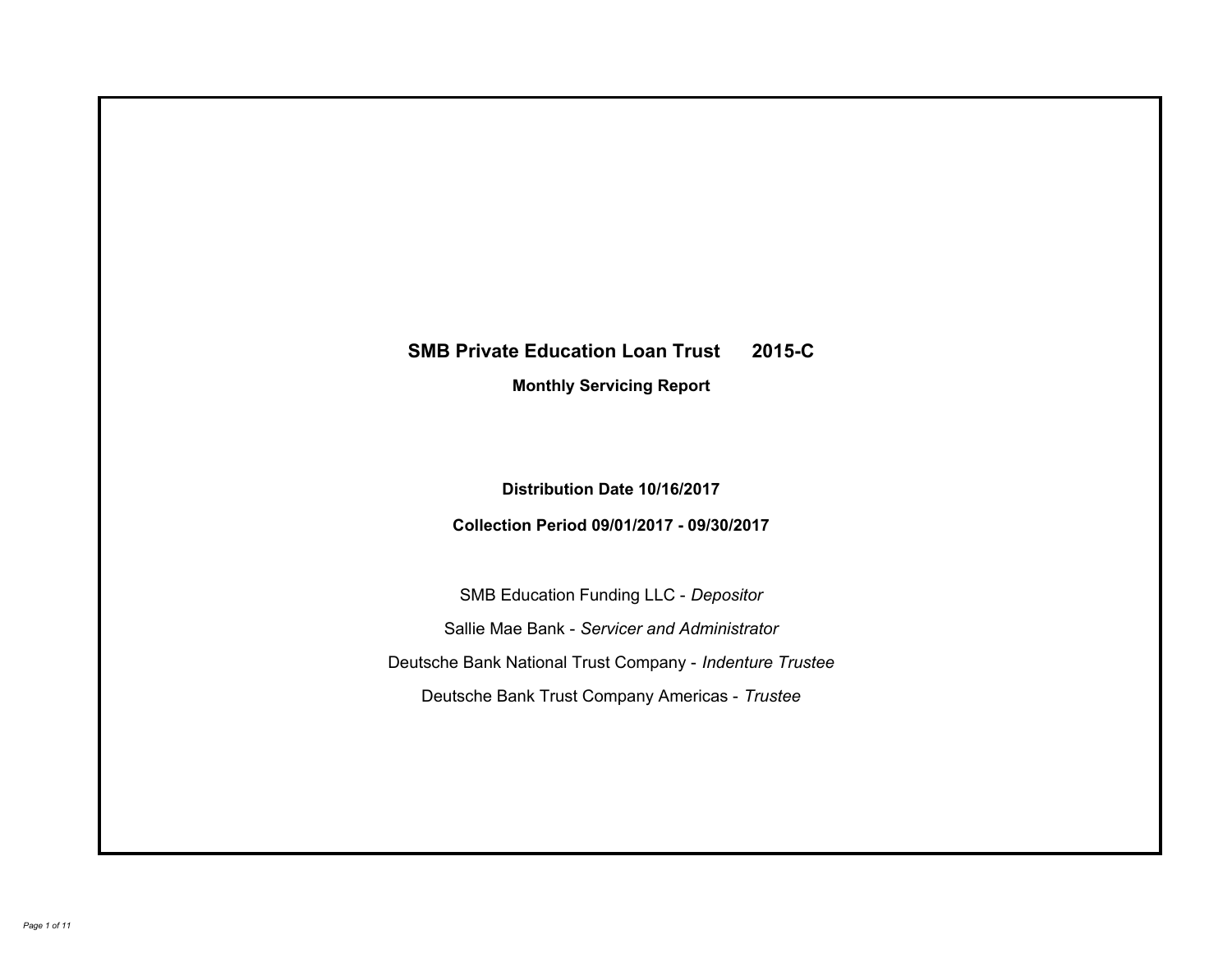| A           | <b>Student Loan Portfolio Characteristics</b>   |                                              | Settlement Date<br>10/27/2015 | 08/31/2017           | 09/30/2017           |
|-------------|-------------------------------------------------|----------------------------------------------|-------------------------------|----------------------|----------------------|
|             | <b>Principal Balance</b>                        |                                              | \$693,787,197.00              | \$561,574,527.12     | \$553,660,738.70     |
|             | Interest to be Capitalized Balance              |                                              | 55,852,621.68                 | 35, 188, 278.05      | 35,426,919.23        |
|             | Pool Balance                                    |                                              | \$749,639,818.68              | \$596,762,805.17     | \$589,087,657.93     |
|             | Weighted Average Coupon (WAC)                   |                                              |                               |                      |                      |
|             |                                                 | WAC1 (Contractual Interest Rate on the Loan) | 8.28%                         | 8.90%                | 8.89%                |
|             |                                                 | WAC2 (Average of Applicable Interest Rate)   | 8.28%                         | 8.87%                | 8.86%                |
|             | WAC3 (Average of Actual Interest Rate)          |                                              | 8.22%                         | 8.79%                | 8.78%                |
|             | Weighted Average Remaining Term                 |                                              | 127.00                        | 120.34               | 120.61               |
|             | Number of Loans                                 |                                              | 65,154                        | 52,845               | 52,196               |
|             | Number of Borrowers<br>Pool Factor              |                                              | 45,614                        | 37,441               | 37,026               |
|             | Since Issued Total Constant Prepayment Rate (1) |                                              |                               | 0.796066044<br>9.17% | 0.785827598<br>9.22% |
|             |                                                 |                                              |                               |                      |                      |
| B           | <b>Debt Securities</b>                          | Cusip/Isin                                   | 09/15/2017                    |                      | 10/16/2017           |
|             | A <sub>2</sub> A                                | 78448RAB2                                    | \$200,518,175.58              |                      | \$193,982,918.99     |
|             | A <sub>2</sub> B                                | 78448RAC0                                    | \$96,868,683.85               |                      | \$93,711,555.06      |
|             | A3                                              | 78448RAD8                                    | \$75,000,000.00               |                      | \$75,000,000.00      |
|             | B                                               | 78448RAE6                                    | \$70,000,000.00               |                      | \$70,000,000.00      |
|             | C                                               | 78448RAF3                                    | \$50,000,000.00               |                      | \$50,000,000.00      |
| $\mathsf C$ |                                                 |                                              |                               |                      |                      |
|             | <b>Certificates</b>                             | Cusip/Isin                                   | 09/15/2017                    |                      | 10/16/2017           |
|             | Residual                                        | 78448R106                                    | \$100,000.00                  |                      | \$100,000.00         |
|             |                                                 |                                              |                               |                      |                      |
| D           | <b>Account Balances</b>                         |                                              | 09/15/2017                    |                      | 10/16/2017           |
|             | Reserve Account Balance                         |                                              | \$1,884,455.00                |                      | \$1,884,455.00       |
|             |                                                 |                                              |                               |                      |                      |
| E           | <b>Asset / Liability</b>                        |                                              | 09/15/2017                    |                      | 10/16/2017           |
|             | Overcollateralization Percentage                |                                              | 17.49%                        |                      | 18.06%               |
|             | Specified Overcollateralization Amount          |                                              | \$179,028,841.55              |                      | \$176,726,297.38     |
|             | Actual Overcollateralization Amount             |                                              | \$104,375,945.74              |                      | \$106,393,183.88     |
|             |                                                 |                                              |                               |                      |                      |

(1) For additional information, see 'Since Issued CPR Methodology' found on page 11 of this report.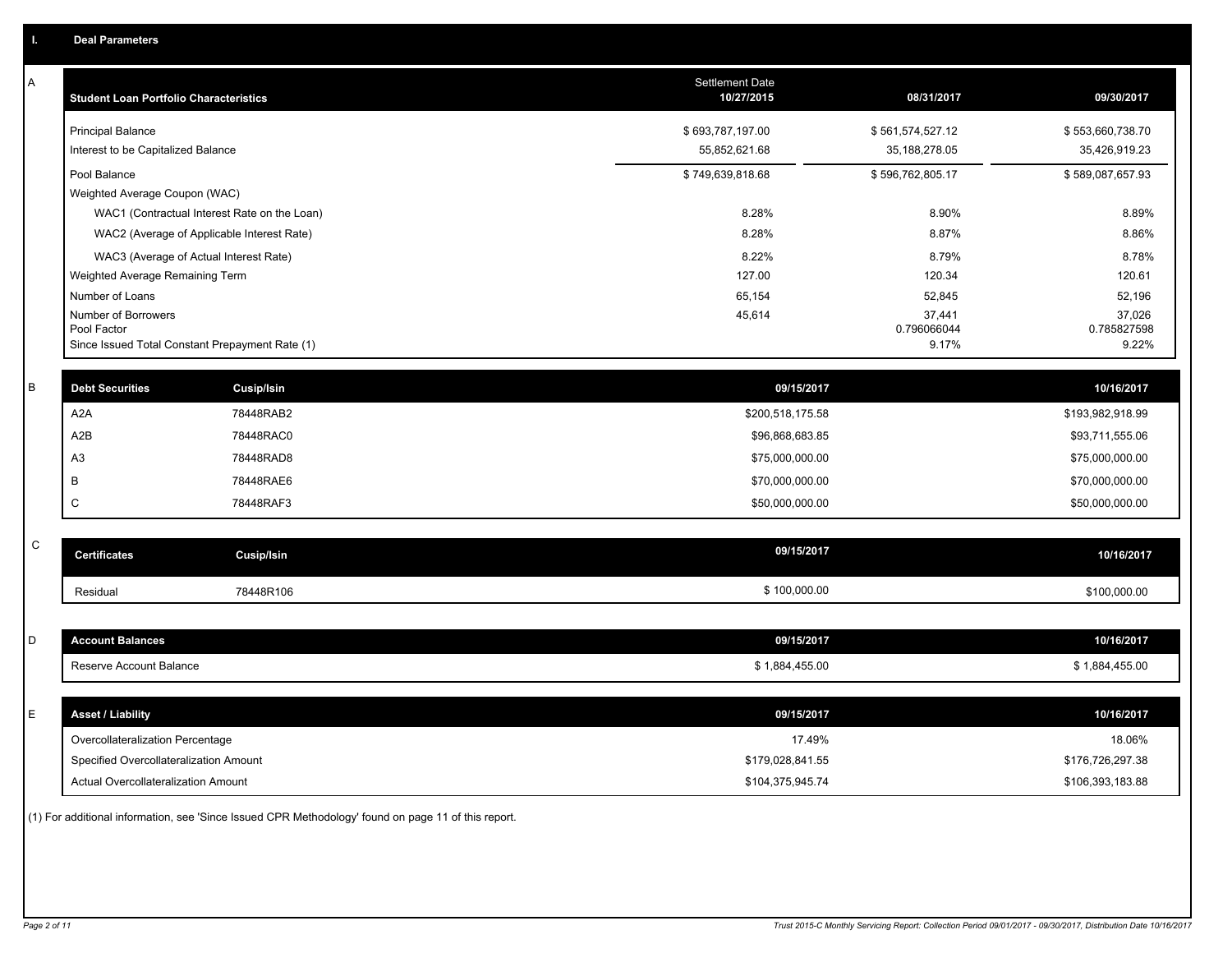# **II. 2015-C Trust Activity 09/01/2017 through 09/30/2017**

| <b>Borrower Principal</b><br>8,412,932.85<br>0.00<br><b>Consolidation Activity Principal</b><br>0.00<br>Seller Principal Reimbursement<br>0.00<br>Servicer Principal Reimbursement<br>0.00<br>Delinquent Principal Purchases by Servicer<br>0.00<br><b>Other Principal Deposits</b><br>\$8,412,932.85<br><b>Total Principal Receipts</b><br>В<br><b>Student Loan Interest Receipts</b><br>2,818,271.06<br><b>Borrower Interest</b><br>0.00<br><b>Consolidation Activity Interest</b><br>Seller Interest Reimbursement<br>0.00<br>Servicer Interest Reimbursement<br>0.00<br>0.00<br>Delinquent Interest Purchases by Servicer<br>0.00<br><b>Other Interest Deposits</b><br>\$2,818,271.06<br><b>Total Interest Receipts</b> |  |
|-----------------------------------------------------------------------------------------------------------------------------------------------------------------------------------------------------------------------------------------------------------------------------------------------------------------------------------------------------------------------------------------------------------------------------------------------------------------------------------------------------------------------------------------------------------------------------------------------------------------------------------------------------------------------------------------------------------------------------|--|
|                                                                                                                                                                                                                                                                                                                                                                                                                                                                                                                                                                                                                                                                                                                             |  |
|                                                                                                                                                                                                                                                                                                                                                                                                                                                                                                                                                                                                                                                                                                                             |  |
|                                                                                                                                                                                                                                                                                                                                                                                                                                                                                                                                                                                                                                                                                                                             |  |
|                                                                                                                                                                                                                                                                                                                                                                                                                                                                                                                                                                                                                                                                                                                             |  |
|                                                                                                                                                                                                                                                                                                                                                                                                                                                                                                                                                                                                                                                                                                                             |  |
|                                                                                                                                                                                                                                                                                                                                                                                                                                                                                                                                                                                                                                                                                                                             |  |
|                                                                                                                                                                                                                                                                                                                                                                                                                                                                                                                                                                                                                                                                                                                             |  |
|                                                                                                                                                                                                                                                                                                                                                                                                                                                                                                                                                                                                                                                                                                                             |  |
|                                                                                                                                                                                                                                                                                                                                                                                                                                                                                                                                                                                                                                                                                                                             |  |
|                                                                                                                                                                                                                                                                                                                                                                                                                                                                                                                                                                                                                                                                                                                             |  |
|                                                                                                                                                                                                                                                                                                                                                                                                                                                                                                                                                                                                                                                                                                                             |  |
|                                                                                                                                                                                                                                                                                                                                                                                                                                                                                                                                                                                                                                                                                                                             |  |
|                                                                                                                                                                                                                                                                                                                                                                                                                                                                                                                                                                                                                                                                                                                             |  |
|                                                                                                                                                                                                                                                                                                                                                                                                                                                                                                                                                                                                                                                                                                                             |  |
|                                                                                                                                                                                                                                                                                                                                                                                                                                                                                                                                                                                                                                                                                                                             |  |
| С<br><b>Recoveries on Realized Losses</b><br>\$111,623.08                                                                                                                                                                                                                                                                                                                                                                                                                                                                                                                                                                                                                                                                   |  |
| \$9,899.42<br>D<br><b>Investment Income</b>                                                                                                                                                                                                                                                                                                                                                                                                                                                                                                                                                                                                                                                                                 |  |
| Е<br><b>Funds Borrowed from Next Collection Period</b><br>\$0.00                                                                                                                                                                                                                                                                                                                                                                                                                                                                                                                                                                                                                                                            |  |
| F<br>\$0.00<br><b>Funds Repaid from Prior Collection Period</b>                                                                                                                                                                                                                                                                                                                                                                                                                                                                                                                                                                                                                                                             |  |
| G<br>\$0.00<br>Loan Sale or Purchase Proceeds                                                                                                                                                                                                                                                                                                                                                                                                                                                                                                                                                                                                                                                                               |  |
| \$0.00<br>H<br><b>Initial Deposits to Distribution Account</b>                                                                                                                                                                                                                                                                                                                                                                                                                                                                                                                                                                                                                                                              |  |
| \$0.00<br><b>Excess Transferred from Other Accounts</b>                                                                                                                                                                                                                                                                                                                                                                                                                                                                                                                                                                                                                                                                     |  |
| \$0.00<br>J<br><b>Borrower Benefit Reimbursements</b>                                                                                                                                                                                                                                                                                                                                                                                                                                                                                                                                                                                                                                                                       |  |
| \$0.00<br>Κ<br><b>Other Deposits</b>                                                                                                                                                                                                                                                                                                                                                                                                                                                                                                                                                                                                                                                                                        |  |
| L<br><b>Other Fees Collected</b><br>\$0.00                                                                                                                                                                                                                                                                                                                                                                                                                                                                                                                                                                                                                                                                                  |  |
| М<br><b>AVAILABLE FUNDS</b><br>\$11,352,726.41                                                                                                                                                                                                                                                                                                                                                                                                                                                                                                                                                                                                                                                                              |  |
| N<br>Non-Cash Principal Activity During Collection Period<br>\$499,144.43                                                                                                                                                                                                                                                                                                                                                                                                                                                                                                                                                                                                                                                   |  |
| Aggregate Purchased Amounts by the Depositor, Servicer or Seller<br>\$0.00<br>O                                                                                                                                                                                                                                                                                                                                                                                                                                                                                                                                                                                                                                             |  |
| P<br>Aggregate Loan Substitutions<br>\$0.00                                                                                                                                                                                                                                                                                                                                                                                                                                                                                                                                                                                                                                                                                 |  |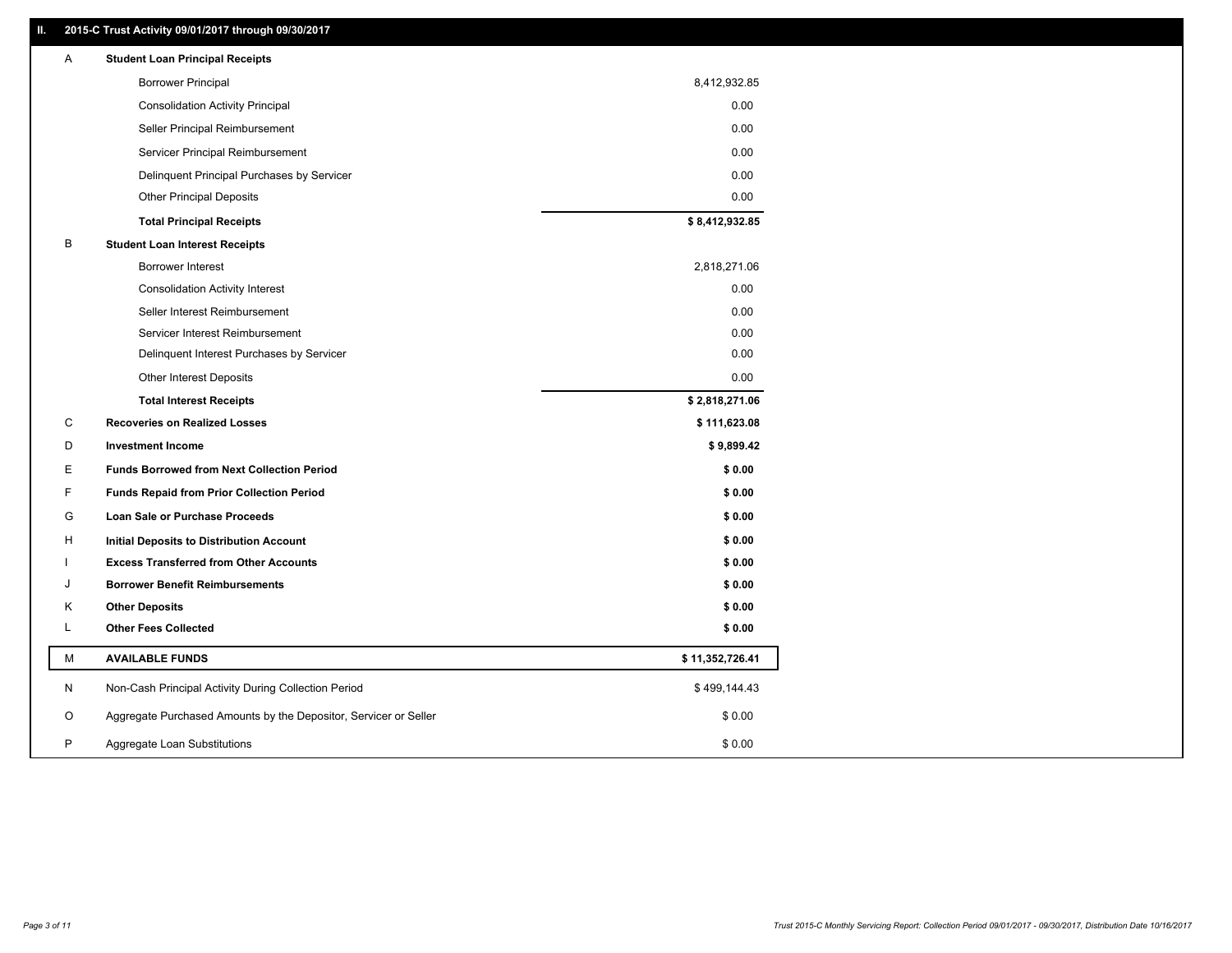|                   |                       |                          |         |                                                           | <b>Loans by Repayment Status</b> |                            |                          |         |                                                                  |                |                            |
|-------------------|-----------------------|--------------------------|---------|-----------------------------------------------------------|----------------------------------|----------------------------|--------------------------|---------|------------------------------------------------------------------|----------------|----------------------------|
|                   |                       |                          |         | 09/30/2017                                                |                                  |                            |                          |         | 08/31/2017                                                       |                |                            |
|                   |                       | <b>Wtd Avg</b><br>Coupon | # Loans | Principal and<br><b>Interest Accrued</b><br>to Capitalize | % of Principal                   | % of Loans in<br>Repay (1) | <b>Wtd Avg</b><br>Coupon | # Loans | <b>Principal and</b><br><b>Interest Accrued</b><br>to Capitalize | % of Principal | % of Loans in<br>Repay (1) |
| INTERIM:          | IN SCHOOL             | 9.72%                    | 3,741   | \$50,792,973.11                                           | 8.622%                           | $-$ %                      | 9.72%                    | 3,977   | \$54,306,330.96                                                  | 9.100%         | $-$ %                      |
|                   | GRACE                 | 9.72%                    | 2,702   | \$38,675,600.59                                           | 6.565%                           | $-$ %                      | 9.72%                    | 2,523   | \$35,740,433.47                                                  | 5.989%         | $-$ %                      |
|                   | <b>DEFERMENT</b>      | 9.56%                    | 2,833   | \$33,970,250.83                                           | 5.767%                           | $-$ %                      | 9.53%                    | 2,659   | \$31,736,947.66                                                  | 5.318%         | $-$ %                      |
| <b>REPAYMENT:</b> | <b>CURRENT</b>        | 8.50%                    | 40,114  | \$428,070,941.37                                          | 72.667%                          | 91.930%                    | 8.53%                    | 40,980  | \$437,392,274.60                                                 | 73.294%        | 92.087%                    |
|                   | 31-60 DAYS DELINQUENT | 9.27%                    | 753     | \$9,432,903.67                                            | 1.601%                           | 2.026%                     | 9.13%                    | 710     | \$9,254,729.70                                                   | 1.551%         | 1.948%                     |
|                   | 61-90 DAYS DELINQUENT | 9.20%                    | 306     | \$3,948,259.91                                            | 0.670%                           | 0.848%                     | 9.36%                    | 308     | \$3,624,523.80                                                   | 0.607%         | 0.763%                     |
|                   | > 90 DAYS DELINQUENT  | 9.91%                    | 157     | \$1,803,785.83                                            | 0.306%                           | 0.387%                     | 9.49%                    | 141     | \$1,474,765.29                                                   | 0.247%         | 0.310%                     |
|                   | FORBEARANCE           | 8.96%                    | 1,590   | \$22,392,942.62                                           | 3.801%                           | 4.809%                     | 8.86%                    | 1,547   | \$23,232,799.69                                                  | 3.893%         | 4.891%                     |
| <b>TOTAL</b>      |                       |                          | 52,196  | \$589,087,657.93                                          | 100.00%                          | 100.00%                    |                          | 52,845  | \$596,762,805.17                                                 | 100.00%        | 100.00%                    |

Percentages may not total 100% due to rounding  $\star$ 

1 Loans classified in "Repayment" include any loan for which interim interest only, \$25 fixed payments or full principal and interest payments are due.

|                         |                                                                                                                                                                                |                   |         |                                                           | <b>Loans by Borrower Status</b> |                                |                          |         |                                                                  |                |                                |
|-------------------------|--------------------------------------------------------------------------------------------------------------------------------------------------------------------------------|-------------------|---------|-----------------------------------------------------------|---------------------------------|--------------------------------|--------------------------|---------|------------------------------------------------------------------|----------------|--------------------------------|
|                         |                                                                                                                                                                                |                   |         | 09/30/2017                                                |                                 |                                |                          |         | 08/31/2017                                                       |                |                                |
|                         |                                                                                                                                                                                | Wtd Avg<br>Coupon | # Loans | Principal and<br><b>Interest Accrued</b><br>to Capitalize | % of Principal                  | % of Loans in<br>P&I Repay (2) | <b>Wtd Avg</b><br>Coupon | # Loans | <b>Principal and</b><br><b>Interest Accrued</b><br>to Capitalize | % of Principal | % of Loans in<br>P&I Repay (2) |
| INTERIM:                | IN SCHOOL                                                                                                                                                                      | 9.40%             | 7,793   | \$106,146,916.97                                          | 18.019%                         | $-$ %                          | 9.38%                    | 8,229   | \$112,459,964.97                                                 | 18.845%        | $-$ %                          |
|                         | GRACE                                                                                                                                                                          | 9.38%             | 5,384   | \$78,444,599.32                                           | 13.316%                         | $-$ %                          | 9.38%                    | 5,127   | \$74,356,043.01                                                  | 12.460%        | $-$ %                          |
|                         | <b>DEFERMENT</b>                                                                                                                                                               | 9.21%             | 5,267   | \$60,697,800.46                                           | 10.304%                         | $-$ %                          | 9.22%                    | 4,907   | \$57,090,656.93                                                  | 9.567%         | $-$ %                          |
| P&I REPAYMENT:          | <b>CURRENT</b>                                                                                                                                                                 | 8.30%             | 31,033  | \$307,156,474.96                                          | 52.141%                         | 89.342%                        | 8.34%                    | 31,954  | \$316,207,201.58                                                 | 52.987%        | 89.614%                        |
|                         | 31-60 DAYS DELINQUENT                                                                                                                                                          | 9.22%             | 688     | \$8,711,761.75                                            | 1.479%                          | 2.534%                         | 9.12%                    | 670     | \$8,740,006.50                                                   | 1.465%         | 2.477%                         |
|                         | 61-90 DAYS DELINQUENT                                                                                                                                                          | 9.17%             | 292     | \$3,798,181.74                                            | 0.645%                          | 1.105%                         | 9.34%                    | 274     | \$3,270,412.18                                                   | 0.548%         | 0.927%                         |
|                         | > 90 DAYS DELINQUENT                                                                                                                                                           | 9.89%             | 149     | \$1,738,980.11                                            | 0.295%                          | 0.506%                         | 9.50%                    | 137     | \$1,405,720.31                                                   | 0.236%         | 0.398%                         |
|                         | <b>FORBEARANCE</b>                                                                                                                                                             | 8.96%             | 1,590   | \$22,392,942.62                                           | 3.801%                          | 6.513%                         | 8.86%                    | 1,547   | \$23,232,799.69                                                  | 3.893%         | 6.584%                         |
| <b>TOTAL</b><br>$\star$ | Percentages may not total 100% due to rounding<br>2 Loans classified in "P&I Repayment" includes only those loans for which scheduled principal and interest payments are due. |                   | 52,196  | \$589,087,657.93                                          | 100.00%                         | 100.00%                        |                          | 52,845  | \$596,762,805.17                                                 | 100.00%        | 100.00%                        |

WAC reflects WAC3 To conform with company standard reporting these sections now include Princial and Interest Accrued to Capitalize.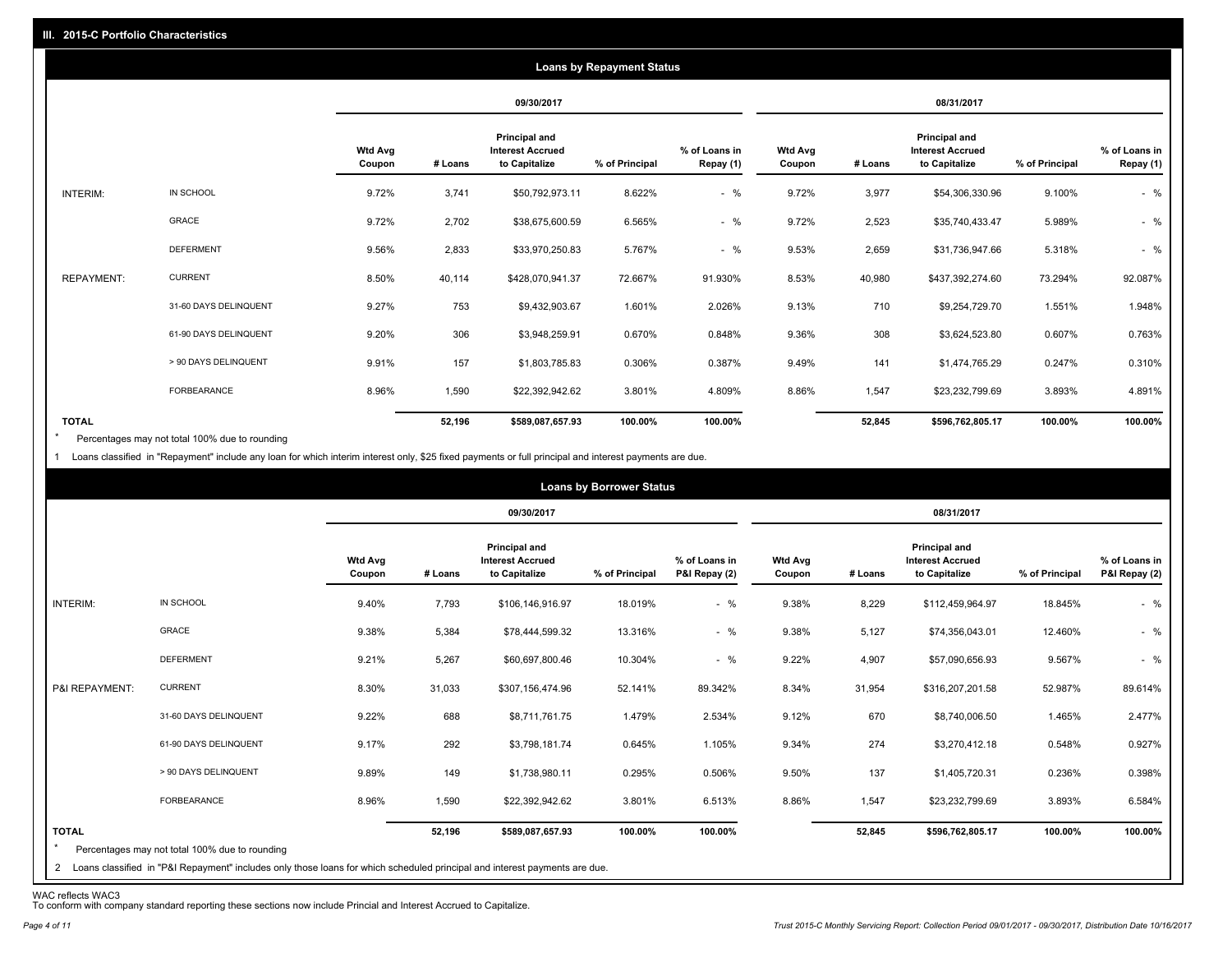|                                                                                                  | 9/30/2017        | 8/31/2017        |
|--------------------------------------------------------------------------------------------------|------------------|------------------|
| Pool Balance                                                                                     | \$589,087,657.93 | \$596,762,805.17 |
| Total # Loans                                                                                    | 52,196           | 52,845           |
| <b>Total # Borrowers</b>                                                                         | 37,026           | 37,441           |
| Weighted Average Coupon                                                                          | 8.86%            | 8.87%            |
| Weighted Average Remaining Term                                                                  | 120.61           | 120.34           |
| Percent of Pool - Cosigned                                                                       | 93.0%            | 92.9%            |
| Percent of Pool - Non Cosigned                                                                   | 7.0%             | 7.1%             |
| Borrower Interest Accrued for Period                                                             | \$3,990,595.75   | \$4,193,163.59   |
| <b>Outstanding Borrower Interest Accrued</b>                                                     | \$38,719,516.95  | \$38,428,085.38  |
| Gross Principal Realized Loss - Periodic                                                         | \$339,141.58     | \$822,028.93     |
| Gross Principal Realized Loss - Cumulative                                                       | \$11,990,844.48  | \$11,651,702.90  |
| Recoveries on Realized Losses - Periodic                                                         | \$111,623.08     | \$107,587.33     |
| Recoveries on Realized Losses - Cumulative                                                       | \$1,094,238.58   | \$982,615.50     |
| Net Losses - Periodic                                                                            | \$227,518.50     | \$714,441.60     |
| Net Losses - Cumulative                                                                          | \$10,896,605.90  | \$10,669,087.40  |
| Non-Cash Principal Activity - Capitalized Interest                                               | \$839,858.20     | \$785,066.14     |
| Since Issued Total Constant Prepayment Rate (CPR) (1)                                            | 9.22%            | 9.17%            |
| <b>Loan Substitutions</b>                                                                        | \$0.00           | \$0.00           |
| <b>Cumulative Loan Substitutions</b>                                                             | \$0.00           | \$0.00           |
| <b>Unpaid Servicing Fees</b>                                                                     | \$0.00           | \$0.00           |
| <b>Unpaid Administration Fees</b>                                                                | \$0.00           | \$0.00           |
| <b>Unpaid Carryover Servicing Fees</b>                                                           | \$0.00           | \$0.00           |
| Note Interest Shortfall                                                                          | \$0.00           | \$0.00           |
| Loans in Modification                                                                            | \$23,067,087.63  | \$22,319,736.31  |
| % of Loans in Modification as a % of Loans in Repayment (P&I)                                    | 7.18%            | 6.77%            |
|                                                                                                  |                  |                  |
| % Annualized Gross Principal Realized Loss - Periodic as a %<br>of Loans in Repayment (P&I) * 12 | 1.27%            | 2.99%            |
| % Gross Principal Realized Loss - Cumulative as a % of                                           |                  |                  |
| Original Pool Balance                                                                            | 1.60%            | 1.55%            |
|                                                                                                  |                  |                  |

\* In accordance with the Servicer's current policies and procedures, after September 1, 2017 loans subject to bankruptcy claims will not be reported as a charged-off unless and until they are delinquent for 120 days.

(1) For additional information, see 'Since Issued CPR Methodology' found on page 11 of this report.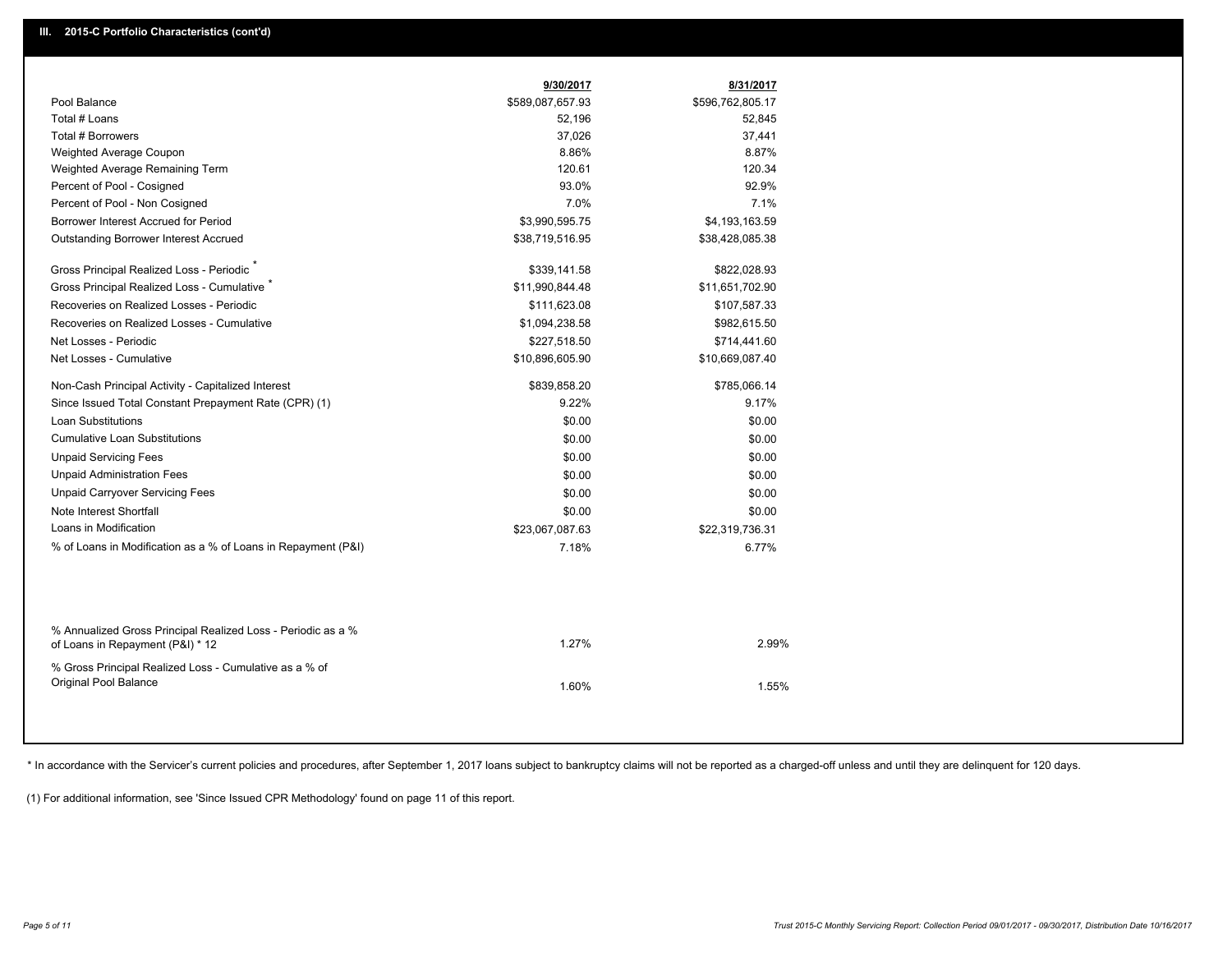#### **Loan Program**  A

|                                    | Weighted<br><b>Average Coupon</b> | # LOANS     | <b>\$ AMOUNT</b> | $%$ *    |
|------------------------------------|-----------------------------------|-------------|------------------|----------|
| - Smart Option Interest-Only Loans | 7.92%                             | 11,783      | \$101,772,783.32 | 17.276%  |
| - Smart Option Fixed Pay Loans     | 8.72%                             | 13,863      | \$185,539,186.22 | 31.496%  |
| - Smart Option Deferred Loans      | 9.11%                             | 26,550      | \$301,775,688.39 | 51.228%  |
| - Other Loan Programs              | $0.00\%$                          | $\mathbf 0$ | \$0.00           | 0.000%   |
| <b>Total</b>                       | 8.78%                             | 52,196      | \$589,087,657.93 | 100.000% |

\* Percentages may not total 100% due to rounding

B

C

**Index Type**

|                       | Weighted<br><b>Average Coupon</b> | # LOANS | <b>\$ AMOUNT</b> | $%$ *     |
|-----------------------|-----------------------------------|---------|------------------|-----------|
| - Fixed Rate Loans    | 8.51%                             | 10,361  | \$133,893,101.97 | 22.729%   |
| - LIBOR Indexed Loans | 8.86%                             | 41,835  | \$455,194,555.96 | 77.271%   |
| - Other Index Rates   | $0.00\%$                          |         | \$0.00           | $0.000\%$ |
| Total                 | 8.78%                             | 52,196  | \$589,087,657.93 | 100.000%  |

\* Percentages may not total 100% due to rounding

# **Weighted Average Recent FICO**

| 0 - 639<br>640 - 669 | 3,742<br>3,049 | \$39,473,382.07  | 6.701%   |
|----------------------|----------------|------------------|----------|
|                      |                |                  |          |
|                      |                | \$32,843,564.13  | 5.575%   |
| 670 - 699            | 5,538          | \$61,497,315.77  | 10.439%  |
| 700 - 739            | 11,402         | \$131,568,510.76 | 22.334%  |
| $740 +$              | 28,458         | \$323,682,307.34 | 54.946%  |
| $N/A$ <sub>(1)</sub> | -              | \$22,577.86      | 0.004%   |
| Total                | 52,196         | \$589,087,657.93 | 100.000% |

WAC reflects WAC3

To conform with company standard reporting these sections now include Princial and Interest Accrued to Capitalize.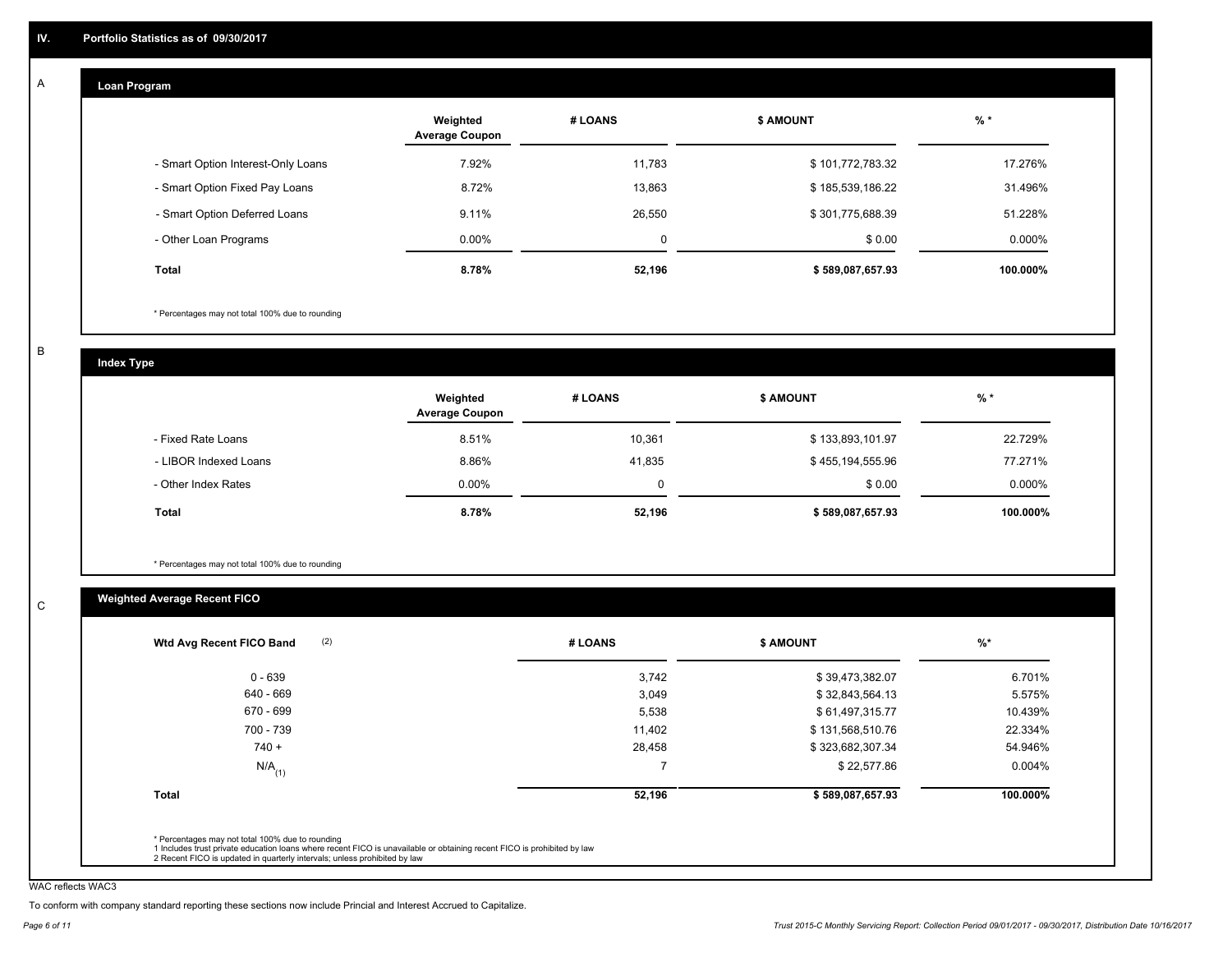| ۷. |       | 2015-C Reserve Account and Principal Distribution Calculations                             |                  |  |
|----|-------|--------------------------------------------------------------------------------------------|------------------|--|
| А. |       | <b>Reserve Account</b>                                                                     |                  |  |
|    |       | Specified Reserve Account Balance                                                          | \$1,884,455.00   |  |
|    |       | Actual Reserve Account Balance                                                             | \$1,884,455.00   |  |
| В. |       | <b>Principal Distribution Amount</b>                                                       |                  |  |
|    | i.    | Class A Notes Outstanding                                                                  | \$372,386,859.43 |  |
|    | ii.   | Pool Balance                                                                               | \$589,087,657.93 |  |
|    | iii.  | First Priority Principal Distribution Amount (i - ii)                                      | \$0.00           |  |
|    |       |                                                                                            |                  |  |
|    | iv.   | Class A and B Notes Outstanding                                                            | \$442,386,859.43 |  |
|    | v.    | First Priority Principal Distribution Amount                                               | \$0.00           |  |
|    | vi.   | Pool Balance                                                                               | \$589,087,657.93 |  |
|    | vii.  | Specified Overcollateralization Amount                                                     | \$176,726,297.38 |  |
|    | viii. | Available Funds (after payment of waterfall items A through H)                             | \$9,692,385.38   |  |
|    | ix.   | <b>Class C Notes Outstanding</b>                                                           | \$50,000,000.00  |  |
|    | x.    | Regular Principal Distribution Amount (if (iv > 0, (iv - v) - (vi - vii), min(viii, ix))   | \$30,025,498.88  |  |
|    | xi.   | Pool Balance                                                                               | \$589,087,657.93 |  |
|    |       | 10% of Initial Pool Balance                                                                |                  |  |
|    | xii.  |                                                                                            | \$74,963,981.87  |  |
|    | xiii. | First Priority Principal Distribution Amount                                               | \$0.00           |  |
|    |       | Regular Principal Distribution Amount<br>xiv.                                              | \$30,025,498.88  |  |
|    | XV.   | Available Funds (after payment of waterfall items A through J)                             | \$0.00           |  |
|    |       | xvi. Additional Principal Distribution Amount (if(ix $\lt$ = x, min(xv, xi - xiii - xiv))) | \$0.00           |  |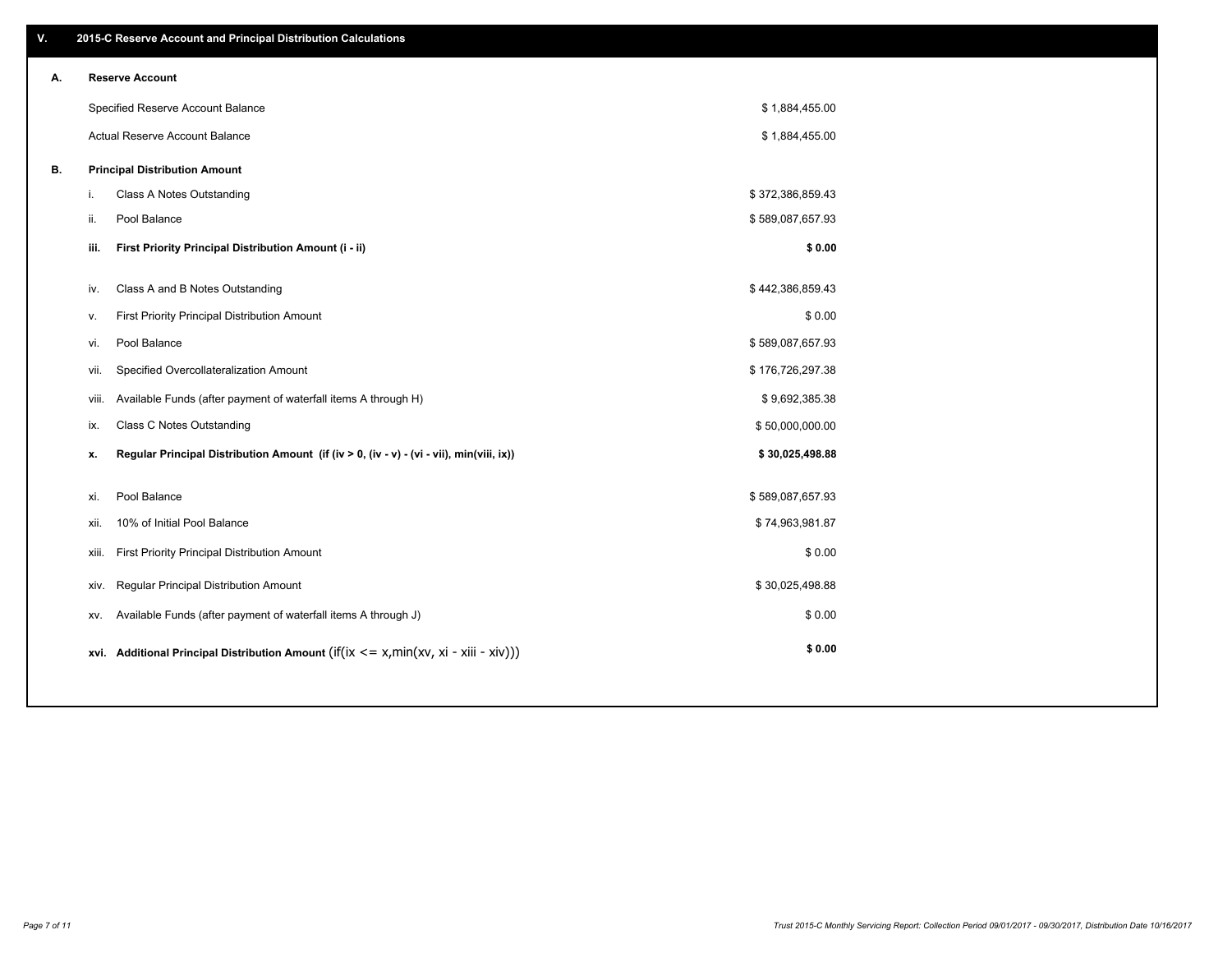|              |                                                         | Paid           | <b>Funds Balance</b> |
|--------------|---------------------------------------------------------|----------------|----------------------|
|              |                                                         |                |                      |
|              | <b>Total Available Funds</b>                            |                | \$11,352,726.41      |
| A            | <b>Trustee Fees</b>                                     | \$0.00         | \$11,352,726.41      |
| B            | <b>Servicing Fees</b>                                   | \$375,407.77   | \$10,977,318.64      |
| C            | i. Administration Fees                                  | \$8,333.00     | \$10,968,985.64      |
|              | ii. Unreimbursed Administrator Advances plus any Unpaid | \$0.00         | \$10,968,985.64      |
| D            | Class A Noteholders Interest Distribution Amount        | \$884,933.59   | \$10,084,052.05      |
| Е            | <b>First Priority Principal Payment</b>                 | \$0.00         | \$10,084,052.05      |
| F            | Class B Noteholders Interest Distribution Amount        | \$204,166.67   | \$9,879,885.38       |
| G            | Class C Noteholders Interest Distribution Amount        | \$187,500.00   | \$9,692,385.38       |
| H            | <b>Reinstatement Reserve Account</b>                    | \$0.00         | \$9,692,385.38       |
|              | Regular Principal Distribution                          | \$9,692,385.38 | \$0.00               |
| J            | <b>Carryover Servicing Fees</b>                         | \$0.00         | \$0.00               |
| Κ            | Additional Principal Distribution Amount                | \$0.00         | \$0.00               |
| L.           | Unpaid Expenses of Trustee                              | \$0.00         | \$0.00               |
| M            | Unpaid Expenses of Administrator                        | \$0.00         | \$0.00               |
| $\mathsf{N}$ | Remaining Funds to the Residual Certificateholders      | \$0.00         | \$0.00               |

# **Waterfall Conditions**

| Α. |      | <b>Class C Noteholders' Interest Distribution Condition</b>                      |                  |  |
|----|------|----------------------------------------------------------------------------------|------------------|--|
|    |      | Pool Balance                                                                     | \$589,087,657.93 |  |
|    |      | Class A and B Notes Outstanding                                                  | \$442,386,859.43 |  |
|    | iii. | Class C Noteholders' Interest Distribution Ratio (i / ii)                        | 133.16%          |  |
|    | IV   | Minimum Ratio                                                                    | 110.00%          |  |
|    | v.   | Is the Class C Noteholders' Interest Distribution Condition Satisfied (iii > iv) |                  |  |
|    |      |                                                                                  |                  |  |

\* If the Class C Noteholders' Interest Distribution Condition is satisfied then the amount of interest accrued at the Class C Rate for the Accrual Period is Released on the distribution Date.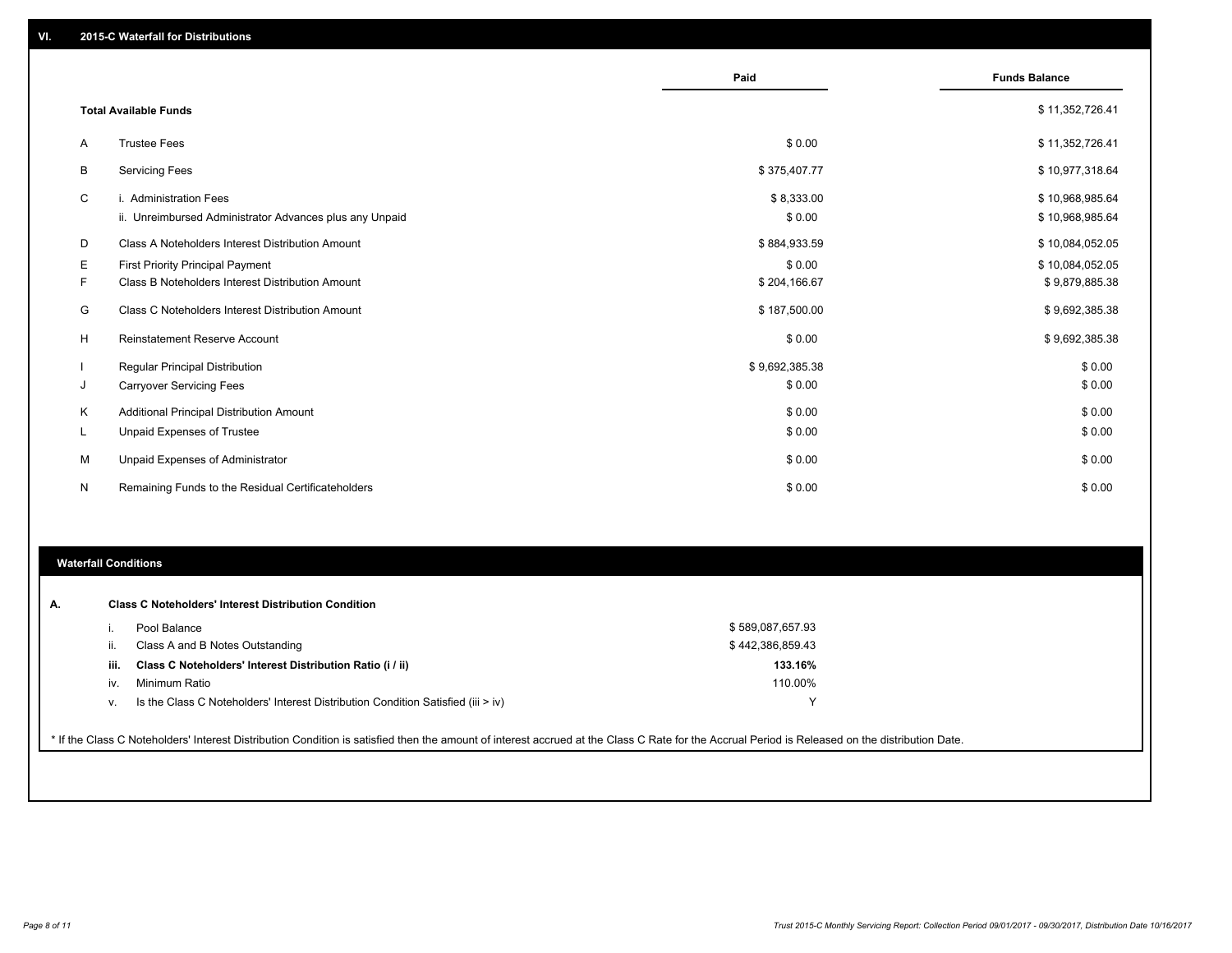# **VII. 2015-C Distributions**

| <b>Distribution Amounts</b>                                |                         |                         |                         |
|------------------------------------------------------------|-------------------------|-------------------------|-------------------------|
|                                                            | A <sub>2</sub> A        | A <sub>2</sub> B        | A3                      |
| Cusip/Isin                                                 | 78448RAB2               | 78448RAC0               | 78448RAD8               |
| <b>Beginning Balance</b>                                   | \$200,518,175.58        | \$96,868,683.85         | \$75,000,000.00         |
| Index                                                      | <b>FIXED</b>            | <b>LIBOR</b>            | <b>LIBOR</b>            |
| Spread/Fixed Rate                                          | 2.75%                   | 1.40%                   | 1.95%                   |
| Record Date (Days Prior to Distribution)                   | 1 NEW YORK BUSINESS DAY | 1 NEW YORK BUSINESS DAY | 1 NEW YORK BUSINESS DAY |
| <b>Accrual Period Begin</b>                                | 9/15/2017               | 9/15/2017               | 9/15/2017               |
| <b>Accrual Period End</b>                                  | 10/15/2017              | 10/16/2017              | 10/16/2017              |
| Daycount Fraction                                          | 0.08333333              | 0.08611111              | 0.08611111              |
| Interest Rate*                                             | 2.75000%                | 2.63444%                | 3.18444%                |
| <b>Accrued Interest Factor</b>                             | 0.002291667             | 0.002268546             | 0.002742157             |
| <b>Current Interest Due</b>                                | \$459,520.82            | \$219,751.02            | \$205,661.75            |
| Interest Shortfall from Prior Period Plus Accrued Interest | $\mathsf{\$}$ -         | $\frac{1}{2}$           | $\mathcal{S}$ -         |
| <b>Total Interest Due</b>                                  | \$459,520.82            | \$219,751.02            | \$205,661.75            |
| <b>Interest Paid</b>                                       | \$459,520.82            | \$219,751.02            | \$205,661.75            |
| <b>Interest Shortfall</b>                                  | $\mathsf{\$}$ -         | $$ -$                   | $$ -$                   |
| <b>Principal Paid</b>                                      | \$6,535,256.59          | \$3,157,128.79          | $$ -$                   |
| <b>Ending Principal Balance</b>                            | \$193,982,918.99        | \$93,711,555.06         | \$75,000,000.00         |
| Paydown Factor                                             | 0.031571288             | 0.031571288             | 0.000000000             |
| <b>Ending Balance Factor</b>                               | 0.937115551             | 0.937115551             | 1.000000000             |

\* Pay rates for Current Distribution. For the interest rates applicable to the next distribution date, please see https://www.salliemae.com/about/investors/data/SMBabrate.txt.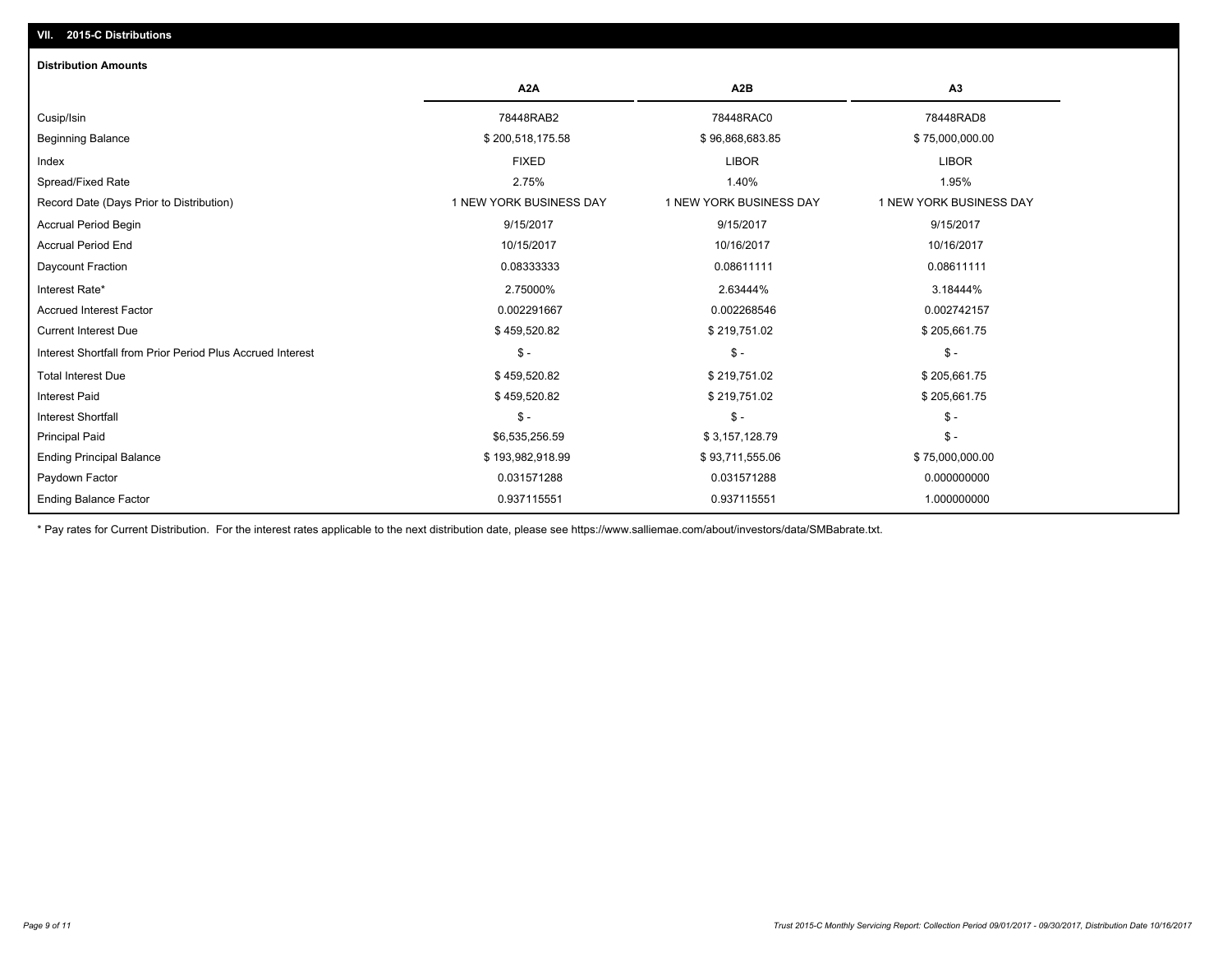| <b>Distribution Amounts</b>                                |                         |                         |
|------------------------------------------------------------|-------------------------|-------------------------|
|                                                            | в                       | c                       |
| Cusip/Isin                                                 | 78448RAE6               | 78448RAF3               |
| <b>Beginning Balance</b>                                   | \$70,000,000.00         | \$50,000,000.00         |
| Index                                                      | <b>FIXED</b>            | <b>FIXED</b>            |
| Spread/Fixed Rate                                          | 3.50%                   | 4.50%                   |
| Record Date (Days Prior to Distribution)                   | 1 NEW YORK BUSINESS DAY | 1 NEW YORK BUSINESS DAY |
| <b>Accrual Period Begin</b>                                | 9/15/2017               | 9/15/2017               |
| <b>Accrual Period End</b>                                  | 10/15/2017              | 10/15/2017              |
| Daycount Fraction                                          | 0.08333333              | 0.08333333              |
| Interest Rate*                                             | 3.50000%                | 4.50000%                |
| <b>Accrued Interest Factor</b>                             | 0.002916667             | 0.003750000             |
| <b>Current Interest Due</b>                                | \$204,166.67            | \$187,500.00            |
| Interest Shortfall from Prior Period Plus Accrued Interest | $\mathcal{S}$ -         | $\mathsf{\$}$ -         |
| <b>Total Interest Due</b>                                  | \$204,166.67            | \$187,500.00            |
| <b>Interest Paid</b>                                       | \$204,166.67            | \$187,500.00            |
| <b>Interest Shortfall</b>                                  | $\mathsf{\$}$ -         | $\mathsf{\$}$ -         |
| <b>Principal Paid</b>                                      | $\mathsf{\$}$ -         | $\mathsf{\$}$ -         |
| <b>Ending Principal Balance</b>                            | \$70,000,000.00         | \$50,000,000.00         |
| Paydown Factor                                             | 0.000000000             | 0.000000000             |
| <b>Ending Balance Factor</b>                               | 1.000000000             | 1.000000000             |

\* Pay rates for Current Distribution. For the interest rates applicable to the next distribution date, please see https://www.salliemae.com/about/investors/data/SMBabrate.txt.

**VII. 2015-C Distributions**